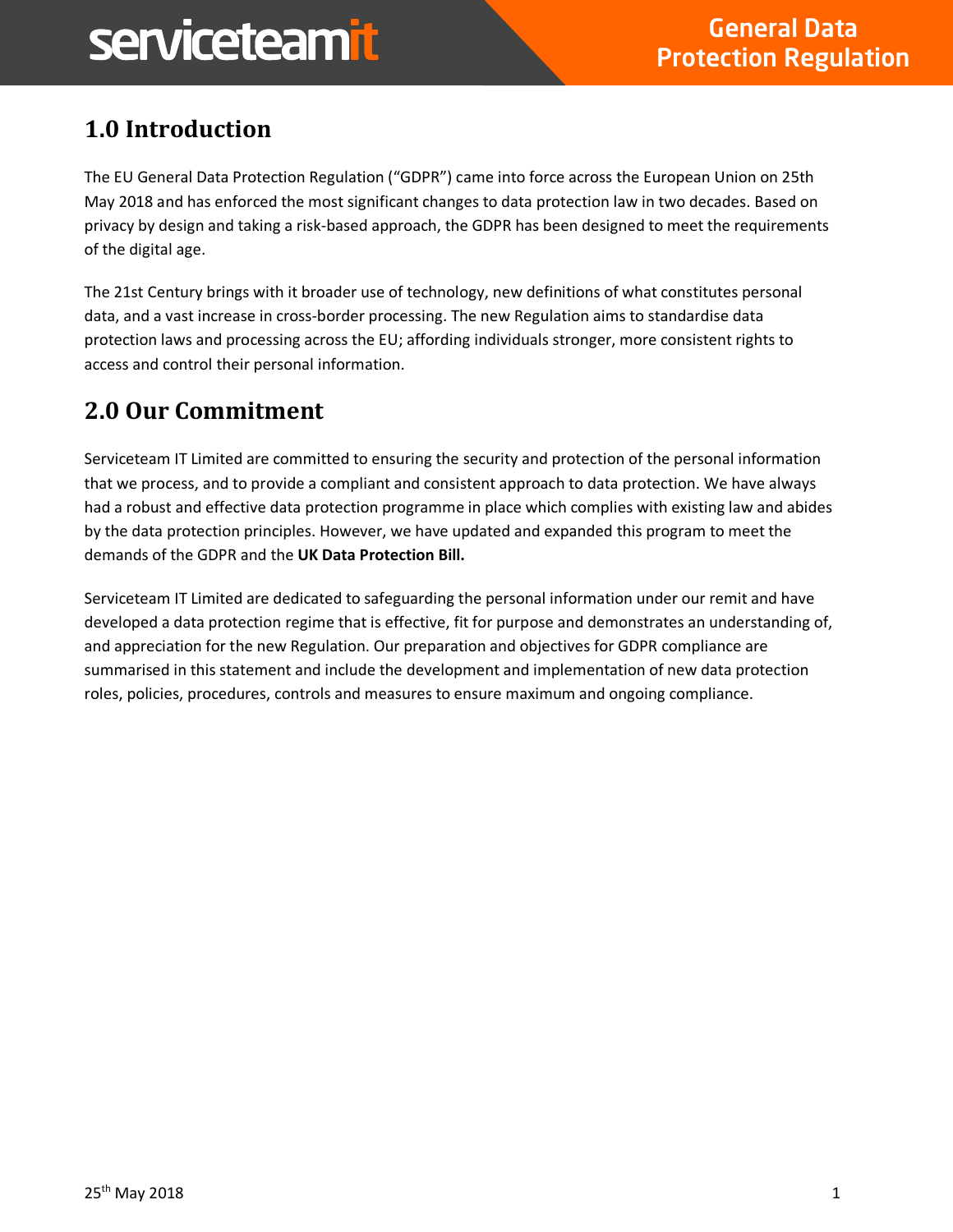### **3.0 Our Preparation**

Serviceteam IT Limited have always had a consistent level of data protection and security across our organisation. We are fully compliant with the GDPR**.**

- **Information Audit**: we completed a company-wide information audit to identify and assess what personal information we hold, where it comes from, how and why it is processed and if and to whom it is disclosed.
- **Policies & Procedures**: we revised data protection policies and procedures to meet the requirements and standards of the GDPR and any relevant data protection laws, including:
	- $\checkmark$  Data Protection: our main policy and procedure document for data protection has been overhauled to meet the standards and requirements of the GDPR. Accountability and governance measures are in place to ensure that we understand and adequately disseminate and evidence our obligations and responsibilities; with a dedicated focus on privacy by design and the rights of individuals.
	- $\checkmark$  Data Retention & Erasure: we have updated our retention policy and schedule to ensure that we meet the 'data minimisation' and 'storage limitation' principles and that personal information is stored, archived and destroyed compliantly and ethically. We have dedicated erasure procedures in place to meet the new 'Right to Erasure' obligation and are aware of when this and other data subject's rights apply; along with any exemptions, response timeframes and notification responsibilities
	- $\checkmark$  Data Breaches: our breach procedures ensure that we have safeguards and measures in place to identify, assess, investigate and report any personal data breach at the earliest possible time. Our procedures are robust and have been disseminated to all employees, making them aware of the reporting lines and steps to follow.
	- $\checkmark$  International Data Transfers & Third-Party Disclosures: where Serviceteam IT Limited stores or transfers personal information outside the EU, we have robust procedures and safeguarding measures in place to secure, encrypt and maintain the integrity of the data. Our procedures include a continual review of the countries with sufficient adequacy decisions, as well as provisions for binding corporate rules; standard data protection clauses or approved codes of conduct for those countries without. We carry out strict due diligence checks with all recipients of personal data to assess and verify that they have appropriate safeguards in place to protect the information, ensure enforceable data subject rights and have effective legal remedies for data subjects where applicable.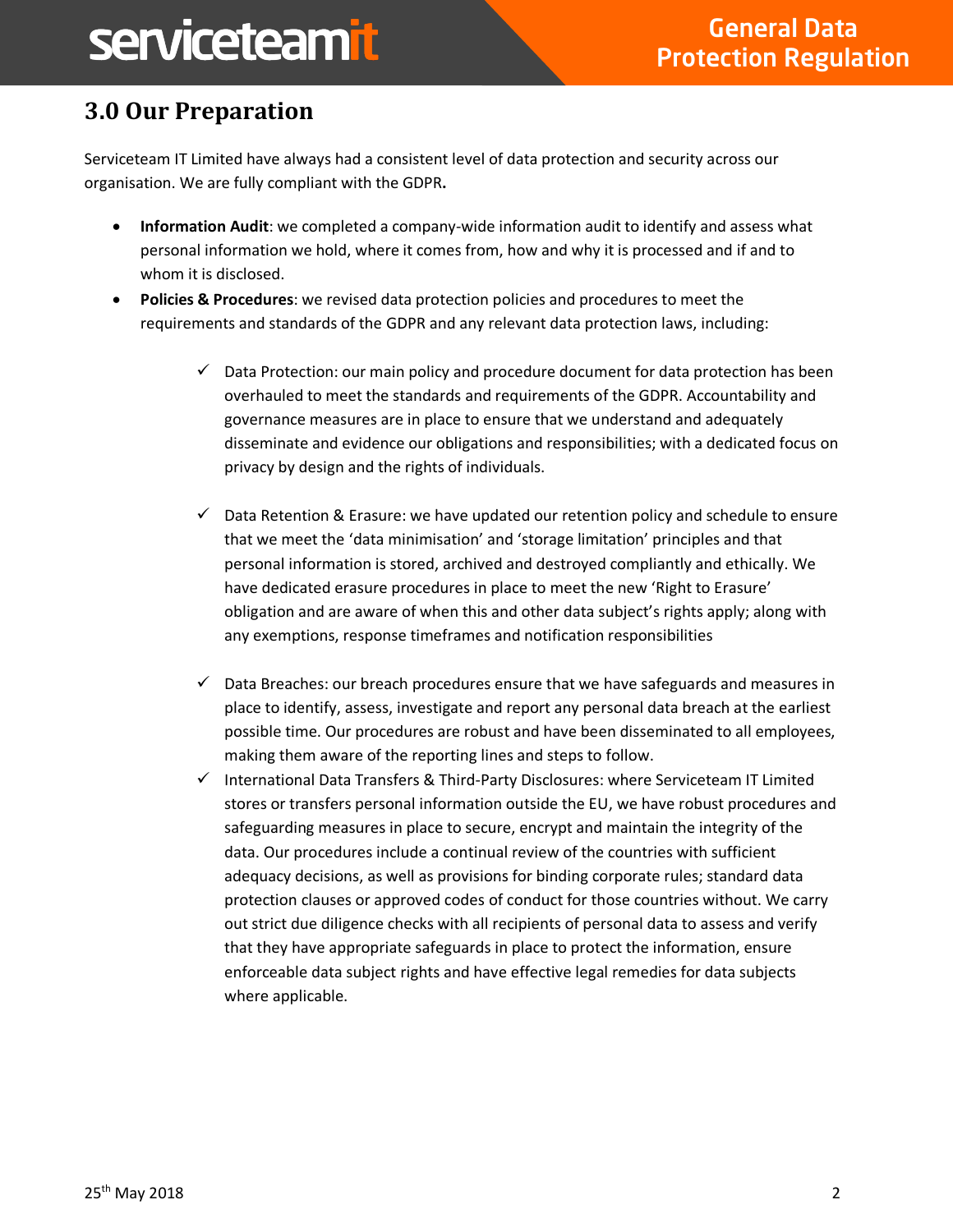- $\checkmark$  Subject Access Request (SAR): we have revised our SAR procedures to accommodate the revised 30-day timeframe for providing the requested information and for making this provision free of charge. Our new procedures detail how to verify the data subject, what steps to take for processing an access request, what exemptions apply and a suite of response templates to ensure that communications with data subjects are compliant, consistent and adequate.
- **Legal Basis for Processing**: we reviewed all processing activities to identify the legal basis for processing and ensured that each basis is appropriate for the activity it relates to. Where applicable, we also maintain records of our processing activities, ensuring that our obligations under Article 30 of the GDPR and Schedule 1 of the Data Protection Bill are met.
- **Privacy Notice/Policy**: we revised our Privacy Notice(s) to comply with the GDPR, ensuring that all individuals whose personal information we process have been informed of why we need it, how it is used, what their rights are, who the information is disclosed to and what safeguarding measures are in place to protect their information.
- **Obtaining Consent**: we revised our consent mechanisms for obtaining personal data, ensuring that individuals understand what they are providing, why and how we use it and giving clear, defined ways to consent to us processing their information. We have developed stringent processes for recording consent, making sure that we can evidence an affirmative opt-in, along with time and date records; and an easy to see and access way to withdraw consent at any time.
- **Direct Marketing**: we revised the wording and processes for direct marketing, including clear opt-in mechanisms for marketing subscriptions; a clear notice and method for opting out and providing unsubscribe features on all marketing materials has always existed.
- **Data Protection Impact Assessments (DPIA)**: where we process personal information that is considered high risk, involves large scale processing or includes special category/criminal conviction data; we have developed stringent procedures and assessment templates for carrying out impact assessments that comply fully with the GDPR's Article 35 requirements. We have implemented documentation processes that record each assessment, allow us to rate the risk posed by the processing activity and implement mitigating measures to reduce the risk posed to the data subject(s).
- **Processor Agreements**: where we use any third-party to process personal information on our behalf (i.e. Payroll, Recruitment, Hosting etc), we have drafted compliant Processor Agreements and due diligence procedures for ensuring that they (as well as we), meet and understand their/our GDPR obligations. These measures include initial and ongoing reviews of the service provided, the necessity of the processing activity, the technical and organisational measures in place and compliance with the GDPR.
- **Special Categories Data**: where we obtain and process any special category information, we do so in complete compliance with the Article 9 requirements and have high-level encryptions and protections on all such data. Special category data is only processed where necessary and is only processed where we have first identified the appropriate Article 9(2) basis or the Data Protection Bill Schedule 1 condition. Where we rely on consent for processing, this is explicit and is verified by a signature, with the right to modify or remove consent being clearly signposted.